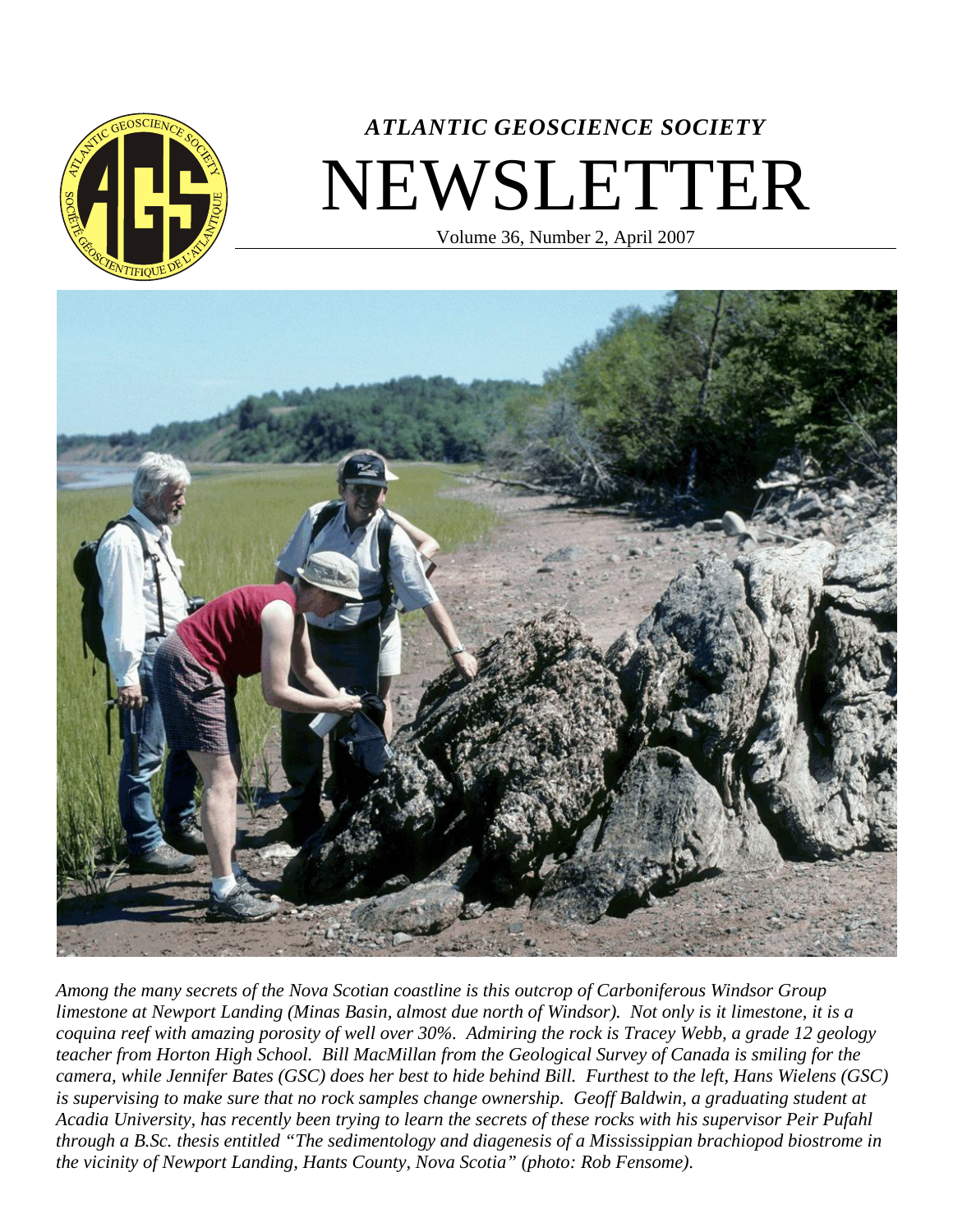#### **PRESIDENT'S FORUM**. .... .... .... . . 2

## **RECENT AGS AWARDS**

| Rupert H. MacNeill Award<br>Marc Laflamme. 3                                                                                                                     |
|------------------------------------------------------------------------------------------------------------------------------------------------------------------|
| Graham Williams Award                                                                                                                                            |
| Gesner Medal<br>Jarda Dostal 4                                                                                                                                   |
| Distinguished Service Award<br>Susan Johnson. 5                                                                                                                  |
| 33 <sup>rd</sup> COLLOQUIUM AND ANNUAL                                                                                                                           |
| <b>REGIONAL NEWS AND UPDATES</b>                                                                                                                                 |
| Acadia University. 8                                                                                                                                             |
| University of New Brunswick 8                                                                                                                                    |
| RECOGNITIONS                                                                                                                                                     |
| Mary-Claire Ward Geoscience Award<br>Andrew Parmenter 10                                                                                                         |
|                                                                                                                                                                  |
|                                                                                                                                                                  |
|                                                                                                                                                                  |
|                                                                                                                                                                  |
|                                                                                                                                                                  |
|                                                                                                                                                                  |
|                                                                                                                                                                  |
| The deadline for submissions to the next issue is<br>June 15, 2007. Please send articles or feedback to:                                                         |
| John Shimeld, AGS Newsletter editor<br>Geological Survey of Canada (Atlantic)<br>P.O. Box 1006, Dartmouth, NS B2Y 4A2<br>(902) 426-6759 John.Shimeld@nrcan.gc.ca |
| Production of this newsletter is by Nelly Koziel.                                                                                                                |

## **PRESIDENT'S FORUM**

In Atlantic Canada we are incredibly fortunate to have so many individuals dedicated to advancing the geosciences and to promoting our field to the public, whether it be to politicians, school teachers, or indeed anyone trapped next to a bare patch of rock for even a few minutes. As geoscientists we are a passionate bunch, sometimes viewed with puzzled looks by other members of society who just can't seem to get all fired up about our crazy "rocks and minerals stuff." Over the years, my wife has patiently listened on …at least I think she was listening …as I've unintentionally launched into one geological explanation after another during our travels, although I now sense that new geological boundaries may be forming in our household as our four-year-old daughter amasses a sizeable rock collection in the middle of our dining room. Call us crazy if you will, but it's a good time to be a geoscientist in Atlantic Canada, and in most other corners of the globe.

The AGS will celebrate its 35th birthday this April  $11<sup>th</sup>$  and, as incoming President, I find it humbling to look back on all that the Society has accomplished. These accomplishments reflect the hard work and dedication of the many excellent geoscientists in our region and the tireless efforts of a legion of volunteers, as Graham Williams has recently summarized in his written history of the AGS (available on our website). At the recent, highly successful Colloquium, I had the great honour of presenting awards to two individuals who epitomize the spirit of the AGS. This year, the Distinguished Scientist Award (Gesner Medal) was presented to Dr. Jarda Dostal of Saint Mary's University. The Distinguished Service Award went to Susan Johnson of the New Brunswick Department of Natural Resources. On behalf of the society, I would like to congratulate Jarda and Sue once again, and also extend our thanks to the nominators and reviewers who put in many hours to help recognize the important contributions of Jarda and Sue. I encourage all of you to read the award citations included within this newsletter.

The Colloquium was a resounding success thanks to the efforts of co-chairs Susan Johnson, Mike Parkhill, and Reg Wilson, as well as the Organizing Committee and many student volunteers. Despite threats of nasty winter weather in Moncton on Friday, February  $3^{rd}$ , two very successful workshops were held that afternoon and more than 165 registrants made it to the technical sessions later that evening and throughout the day on Saturday. Two concurrent sessions were hopping all weekend long with 54 oral presentations and 23 posters on a wide range of topics. Please see Reg Wilson's report on the Colloquium later in this issue for all of the details on this top-notch meeting. Particularly encouraging was the high level of student participation—no fewer than 26 oral presentations and 18 posters were offered up by students. After an exhausting day-and-a-half of evaluating all of these excellent presentations, two teams of judges awarded the Rupert MacNeill Award for Best Student Paper to Marc Laflamme of Queen's University, and the Graham Williams Award for Best Student Poster to Helen Neilson of Dalhousie University. The Society thanks Dr. David Piper of the GSC-Atlantic for his highly entertaining talk at the banquet, and also the many generous sponsors who played a crucial role in making the Moncton meeting such a success.

In February 2008, the AGS Colloquium and Annual General Meeting will be held in Halifax. Planning is in early stages right now, and we are looking for volunteers who would be willing to help out on the Organizing Committee, as the chair of a Special Session, or perhaps in some other capacity. A formal call for Special Session and Workshop proposals will follow in the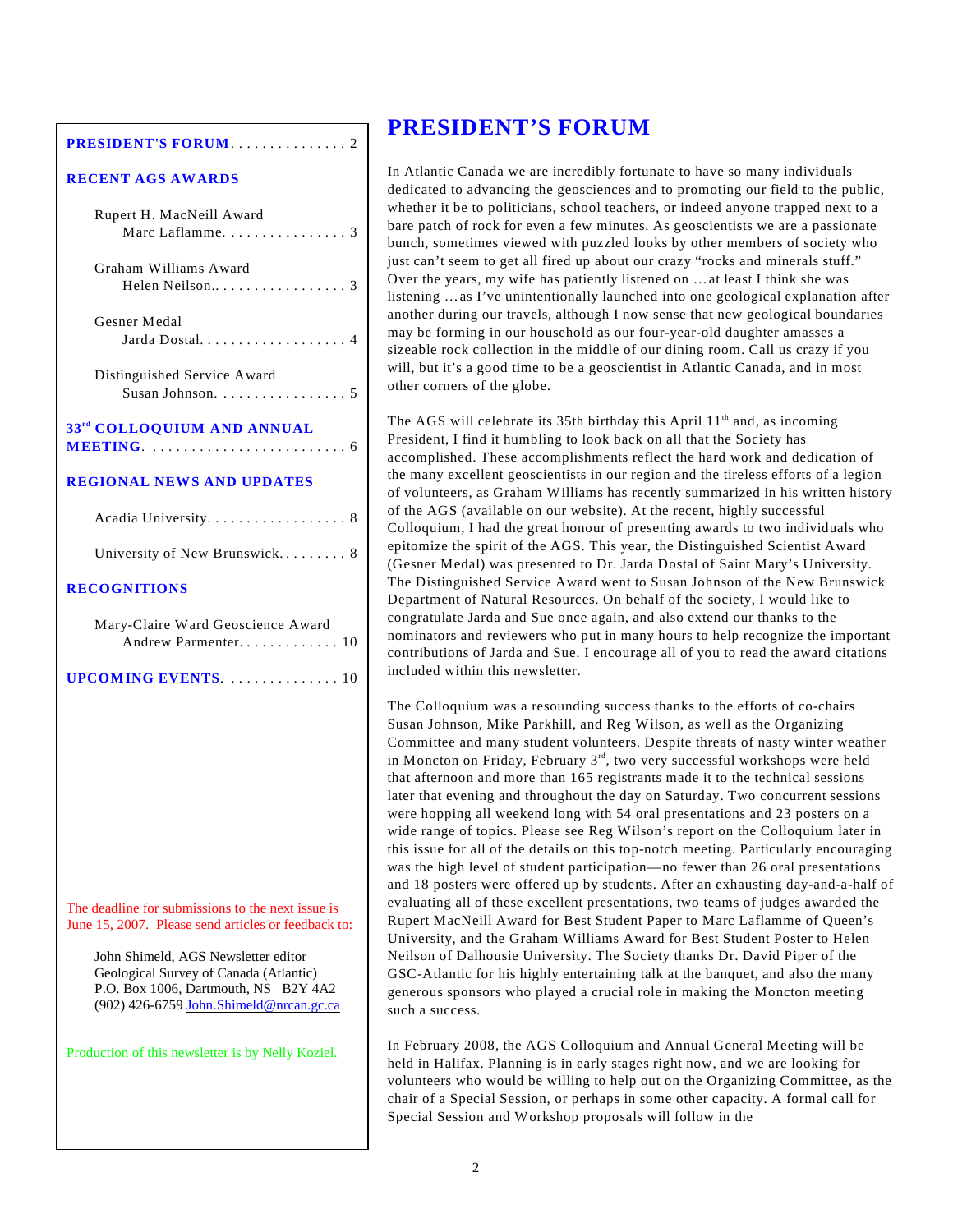coming months, but if you have already have some ideas that you'd like to share, please contact me directly. In view of the increased attendance at recent AGS meetings, Council is presently considering a proposal to extend the length of the Colloquium next year to reduce the need to run too many concurrent talks, and also to provide additional time on Friday evening for networking. One possibility would be to begin the meeting earlier on Friday, perhaps by running one technical session on Friday afternoon. Some members have also noted scheduling conflicts between the AGS Colloquium and other geoscience meetings on the first weekend in February, and have asked Council to explore the possibility of moving the Colloquium to the second weekend in February instead. To help us with these decisions, I would appreciate receiving feedback from the membership on these proposals—please send me your thoughts, whatever they may be, at the e-mail address below.

As I begin my term as President, I would like to thank the past and present members of the Executive, Councilors, and the many other generous volunteers who help keep the Society running day-to-day. I am particularly grateful for the support of Past President Ian Spooner, Secretary Rob Raeside, Treasurer Ken Howells, Webmaster Joe MacIntosh, Newsletter Editor John Shimeld, and the manager of our email distribution list, the venerable Peter Wallace.

The Executive is very pleased to announce that David Mosher of GSC-Atlantic has recently been elected Vice President by an overwhelming majority of e-mail votes. Council is fortunate to have several new members this year, including Andrew MacRae (Saint Mary's University), Grant Wach (Dalhousie University), and Jim Walker (New Brunswick Department of Natural Resources). Unfortunately, we have also had to accept the retirement of councilors Steve McCutcheon, Peter Wallace, and Reg Wilson—the Society thanks all three for their past service, but warns that we may occasionally seek out their sage wisdom in the future. Finally, the AGS is very thankful to Nelly Koziel of the GSC-Atlantic, who has graciously stepped forward to take over the handling and sales of publications from Peter Wallace. Peter is to be commended for his dedication to this important job over so many years.

I look forward to working with all members in the coming year to expand the influence and awareness of our Society in the Atlantic Region and beyond. These are exciting days for AGS—our finances are healthy, our journal, Atlantic Geology, has completed the transition to online delivery (don't forget to submit those manuscripts!), and our various committees have all sorts of great projects on the go. Council will be working hard on various initiatives throughout the year and, as always, we welcome your input. Thank you for your support.

*Michael Parsons* [Michael.Parsons@NRCan.gc.ca](mailto:Michael.Parsons@NRCan.gc.ca)

# **RECENT AGS AWARDS**



```
RUPERT H. MACNEILL AWARD: MARC LAFLAMME
```
*Marc Laflamme of Queen's University accepts the Rupert H. MacNeill Award from Mike Parsons for Best Student Paper. Marc's paper was entitled "Tiering in Ediacaran fronds from Mistaken Point, Newfoundland" (photo: Reg Wilson).*

\*\*\*\*\*



### **GRAHAM WILLIAMS AWARD: HELEN NIELSON**

*Helen Neilson of Dalhousie University was the recipient of the Graham Williams Award for Best Student Poster. Her poster, co-authored by her supervisor John Gosse, was entitled "Landform evolution in the south central Andes: Determining the major mechanisms of formation of the great escarpment between 32 and 38 degrees south, Argentina." John Gosse is seen here accepting the award on Helen's behalf. Making the presentation is incoming AGS President Mike Parsons (photo: Reg Wilson)*.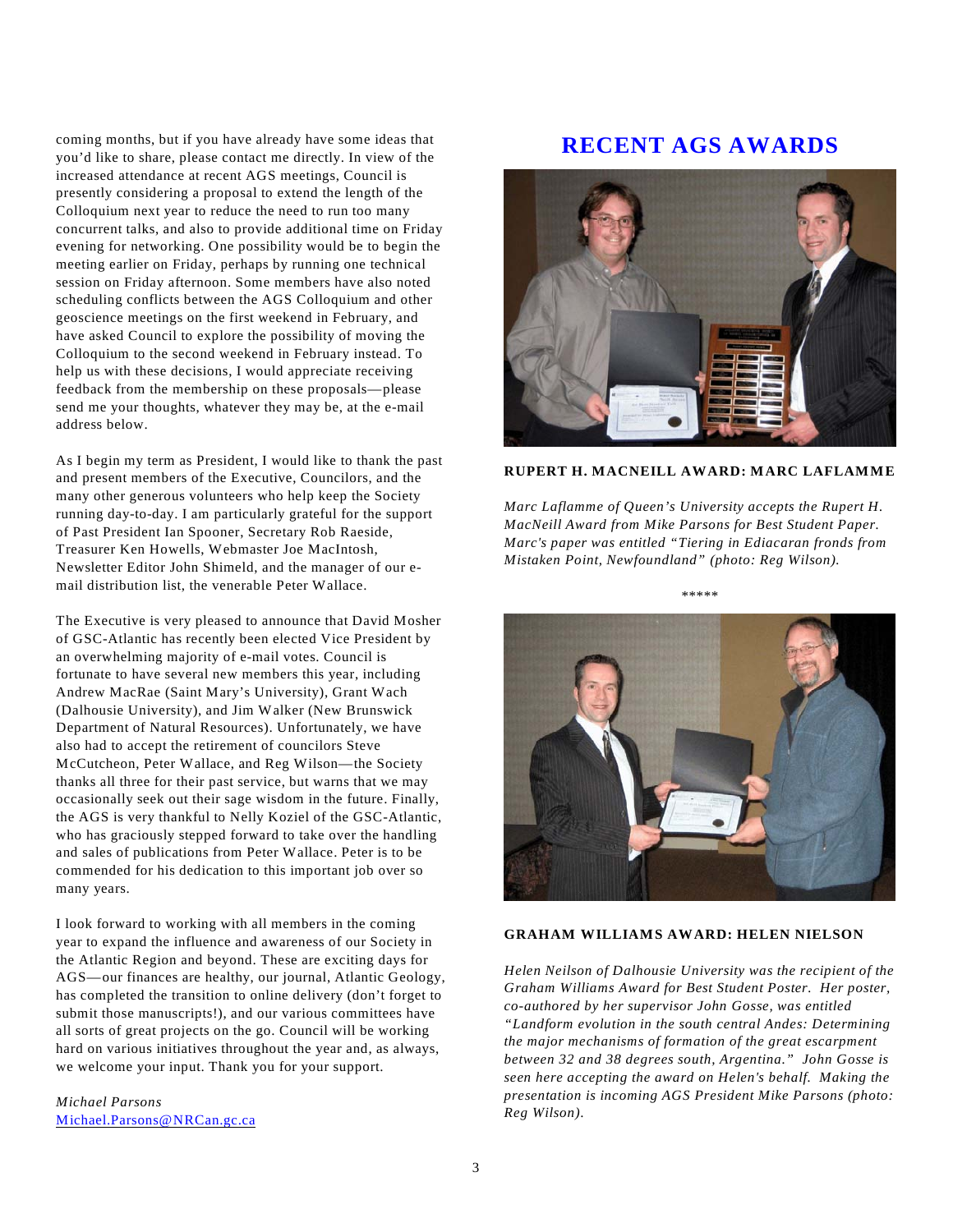## **CITATION FOR THE GESNER MEDAL: JARDA DOSTAL**

In recognition of his lifetime scientific contributions to the fields of Geochemistry and Igneous Petrology, Dr. Jarda Dostal, Professor Emeritus at Saint Mary's University, is the 2007 recipient of the Gesner Medal. Jarda's research career is now well into its fourth decade, and his publications are impressive both in terms of quantity and quality. He has published in a wide variety of prestigious journals, on the national and international scene. For much of this time, his work has focused on mineralogy, geochemistry and petrology of igneous rocks. However, a cursory look at his curriculum vitae will show that this is a gross oversimplification. He has tackled every important petrological process from mantle evolution, to magma mixing, to liquid immiscibility in rocks ranging from Archean to recent in age! His contribution to any one of these fields of research is sufficient to have merited a first-class international reputation. Taken together his contributions are truly outstanding, and for the rest of us mere mortals, humbling.



*Incoming President Mike Parsons (right) and Brendan Murphy (left), who read the citation, present the AGS Distinguished Scientist Award (Gesner Medal) to Jarda Dostal of Saint Mary's University. Is Mike trying to sneak that plaque under his jacket? (photo: Reg Wilson).*

Jarda instigated and maintains the X-Ray Geochemical Centre at Saint Mary's, where all of us get our staple diet of major and trace element analyses performed. This lab has gone through a series of upgrades over the past 20 years. The efforts to obtain these upgrades were spearheaded by Jarda in the form of several grant proposals to NSERC. The national success rate of these proposals is very low and so Jarda's success is testament to his reputation as a geochemist and in his adroit skills at managing the Centre.

Jarda completed his undergraduate degree at Charles University in Prague in 1964, left the former Czechoslovakia during its troubled 60s and emigrated to Canada. After

completing his Ph.D. studying the geochemistry and petrology of Loon Lake in Ontario in 1974, Jarda became a professor at Saint Mary's University in 1975, where he has been ever since. For 12 of those years, he has served as department chair. I often complain that serving as chair is supposed to slow one's research down, but Jarda's track record shows no such effect, he really is an unstoppable force! Either that or his brakes are worn out!

By the time Jarda finished his Ph.D., he already had 8 publications in refereed journals, predominantly in the field of mineralogy (from amphiboles to asbestos), and there was one paper that included the results of field mapping. Many of his early papers were on uranium and rare earth geochemistry, in igneous and metamorphic rocks ranging in age from Precambrian to Recent in regions such as Sardinia, Algeria, Iran, the Canadian Shield and the Andes. Taken together, his studies on the distribution of uranium and related elements in volcanic rocks is an enormously impressive contribution, spanning much of the geologic column and in all corners of the globe (including Nova Scotia). These studies were many years ahead of the vast volume of literature that ultimately related these elements to a combination of primary and secondary processes. Once again, in his insights and research interests, Jarda demonstrated that he was well ahead of the bandwagons.

Not content with the geographic limitations of continents, he also got involved in Deep Sea Drilling Projects. In the late 1970s his work around the Mediterranean expanded to include Greece, the western Alps and the Massif Central, and other parts of northern Africa. During this time, Jarda was one of the first to point out that continental tholeiites may not fit into traditional trace element discrimination diagrams (all the rage at the time) because of their crustal contamination, principles he used to great effect in his studies on the Precambrian, Paleozoic and Mesozoic continental tholeiitic rocks in Atlantic Canada. His work on the tholeiitic basaltic rocks in Coppermine (1984) and Natkusiak (1986) basalts stimulated much discussion and further research on the petrogenesis and tectonic setting of these rocks, debates that continue to this day.

By the early to mid-1980s, Jarda had become became a world authority in the various manifestations of igneous rocks, modern and ancient, and on a wide variety of petrological processes associated with their genesis. Jarda tackled important petrological problems head-on by providing compositional constraints and textural insights in order to predict their tectonic environments. By the late 1980s, Atlantic Canada had begun to reap the dividend from Jarda's accumulated expertise. By that time, he had authored or coauthored papers on virtually every conceivable age and type of igneous activity in the Appalachians. Jarda's thinking was well ahead of the pack and most of his basic conclusions are still as valid as the day they were written (not many of us can say that!).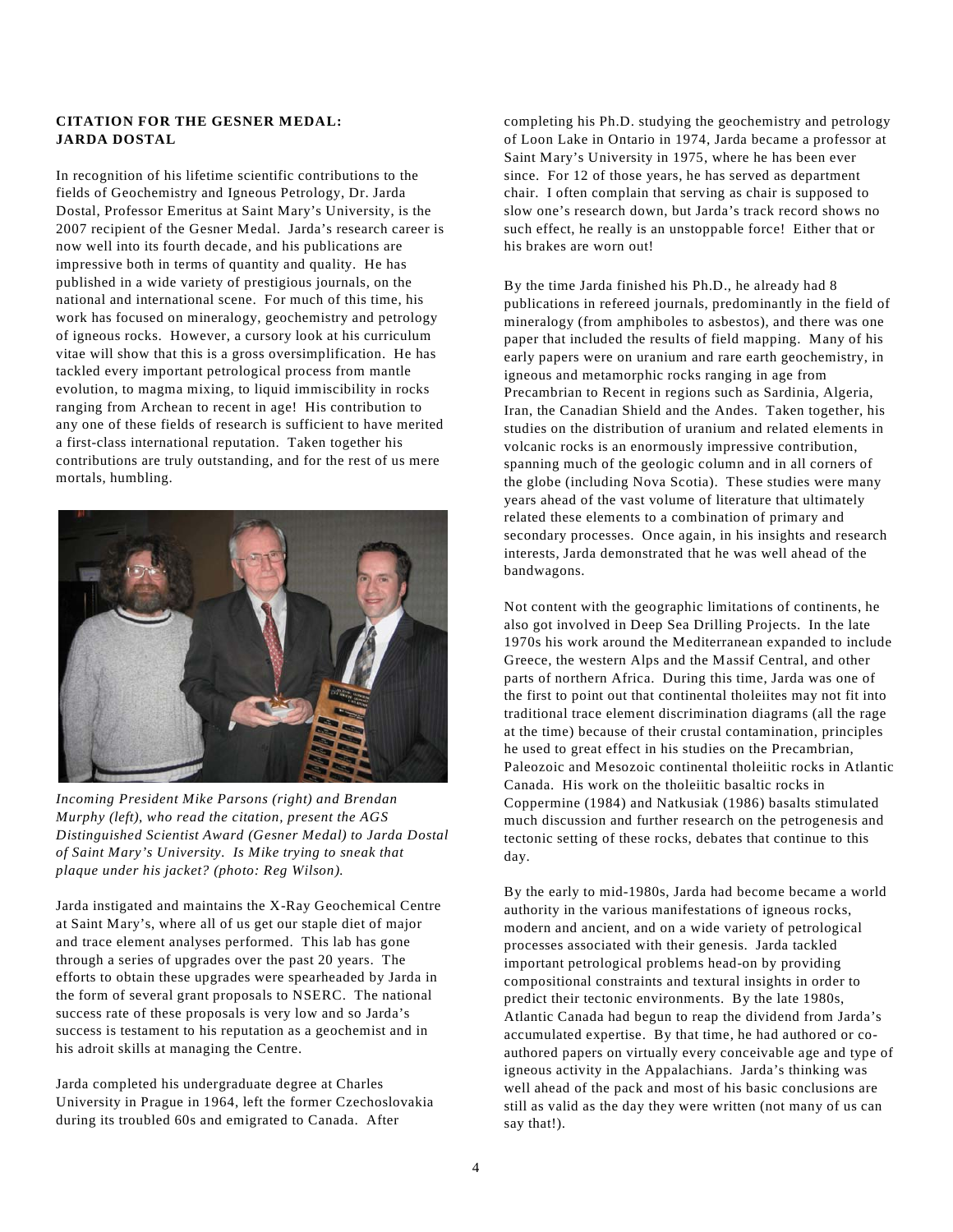In the 1990s, of more than 80 publications, several stand out as landmarks. For example, his 1992 paper (with Mueller) on Archean shoshonites in the Abitibi is important because it provides clues as to whether modern environments can really provide actualistic analogues for Archean settings. His 1996 paper on the inception and demise of a pre-Pan-African ocean basin in Algeria is a very important contribution to our understanding of Neoproterozoic global-scale orogenic activity and has implications for the tectonic setting of our own Avalonian belt. In 1996 and 1998 papers on the ocean island basalts from French Polynesia, he showed how the distribution of light elements such as boron, lithium and beryllium may be used as tracers for the character of subducted components. These are first-order contributions to our understanding of subduction zone processes and, true to form, will no doubt be applied to Atlantic Canadian geology in upcoming studies. His papers on the early Mesozoic dykes of Atlantic Canada also stand out as a contribution to our understanding of the timing, setting and igneous manifestations of divorce from our Late Paleozoic neighbours.

Most recently, Jarda has focused much of his research on the terra incognita of southern Mexico, using igneous petrology and geochemistry to constrain evolution of magmas in a wide variety of settings. He has made a considerable contribution to the understanding of the one-billion-year-old Oaxacan complex, which is a portion of a Grenvillian orogen that has been dismembered by the breakup of Rodinia, Gondwana and Pangea. This is a crucial piece of work because it constrains Neoproterozoic continental reconstructions.

And so, 30+ years after Jarda embarked on his research career, we look at his publications over the last five years and what do we see? Nearly 50 refereed publications! In addition to continued research into Neoproterozoic to Mesozoic igneous complexes in the Caledonide-Appalachian orogen, there are papers on Paleoproterozoic to Mesozoic magmatic events in Greenland, Mexican igneous complexes ranging from Paleoproterozoic to Mesozoic in age, continued research into the Archean of northern Canada, the accreted igneous complexes of western Canada, and many more.

Jarda's research has been innovative with a level of sustained excellence for over 30 years. The breadth and depth of his contributions span some of the most fundamental concepts in the fields of mineralogy, geochemistry, igneous petrology, and their relationship to tectonics. Jarda should serve as an inspiration to the modern crop of Ph.D. students in igneous petrology. He tackled some of the most important petrological challenges of our time and consistently provided novel and plausible insights into fundamental processes responsible for them. In bringing and maintaining state-of-the-art analytical equipment to Atlantic Canada, his contributions have provided the infrastructure for many more researchers.

Jarda has been a great supporter of the geoscience community over the years, most notably as chair of the Atlantic Provinces Council on the Sciences committee on the Earth Sciences. He is a regular attendee of the annual Atlantic Universities Geological Conference, where undergraduate student research projects in Atlantic Canadian universities are presented. Although he tends to stay in the background, late in the evening he can be found in reasonable proximity to the bar (a Czech custom, no doubt) waxing most eloquently about the complexities of igneous geochemistry. I confess to having learned most of my geochemistry on the adjacent bar-stool.

Jarda is a scientific leader. He was always well ahead of the pack throughout his career. I believe it is time to formally recognize his lifetime contribution. He is a most deserving recipient of the Gesner Medal.

*Brendan Murphy* [BMurphy@stfx.ca](mailto:BMurphy@stfx.ca)

\*\*\*\*\*

## **CITATION FOR THE DISTINGUISHED SERVICE AWARD: SUSAN JOHNSON**

I am pleased to announce that my good friend and colleague Susan Johnson of the New Brunswick Department of Natural Resources, is the 2007 recipient of the Distinguished Service Award. Susan has been a member of the society for over 25 years and has always been actively involved in AGS. Susan is from the Moncton area and is a graduate of Acadia University.



*Susan Johnson of the New Brunswick Geological Surveys Branch is presented with the AGS Distinguished Service Award by Past-President Ian Spooner (left), and Mike Parkhill (centre), who read the citation (photo: Reg Wilson)*.

Before coming to the New Brunswick Department of Natural Resources Sussex office in 1986 she worked in the private sector for Shell Oil and at Mount Pleasant Mines. Susan became an AGS Councilor in 1991 and served a 7 year term on council. When AGS council shifted to New Brunswick in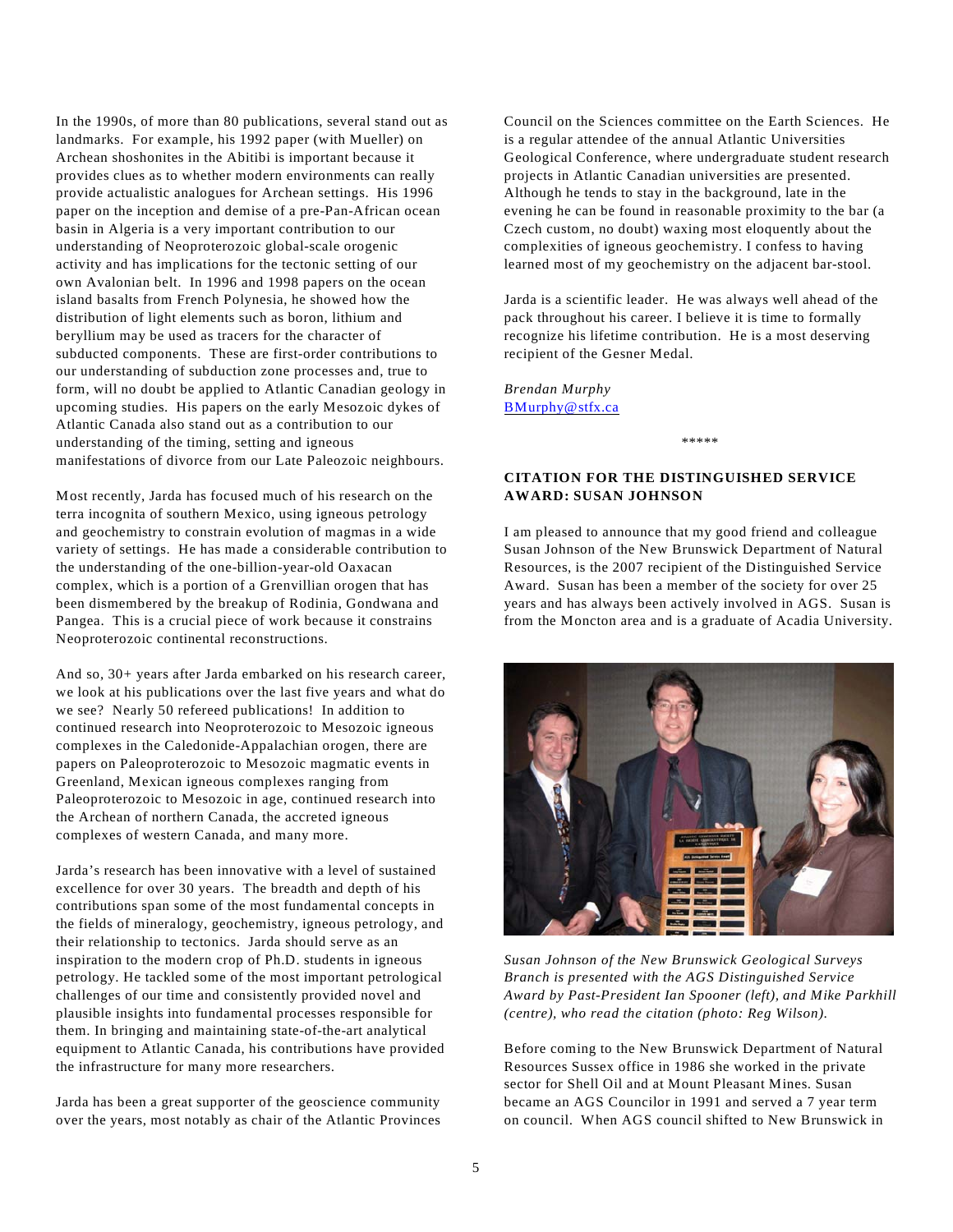the mid 1990s she keenly took on the position of Vice-President. In 1996, during her term as President she was on the organizing committee and presided over the Bathurst, New Brunswick AGS meeting. This was the first AGS Colloquium to take place outside of a traditional Atlantic university location. In 2003, Sue started her second stint as a councilor, a position she still holds.

As Reg Wilson said in his supporting letter "It has been her luck, or misfortune, depending on your point of view, to live in the geographic center of AGS territory. As such, she has assumed the role of a latter-day Laing Ferguson in organizing/hosting AGS Colloquia (she must by now run a close second to Laing in this category)". She has been a major driving force behind no less than seven of them, including the Silver Jubilee,  $25<sup>th</sup>$  anniversary meeting in 1997 at the Wandlyn Inn in Amherst, Nova Scotia. This meeting also coincided with the Geological Association of Canada's 50<sup>th</sup> anniversary and by all accounts was a highlight in the history of our society. Sue is still hard at work on our behalf having taken on the role of helping to organize the popular Moncton Colloquiums in 2001, 2004 and the most recent 2007 meeting.

In addition to her work on council and in organizing colloquiums, Susan is a well respected scientist who has presented many papers at the Colloquiums and edited papers for our journal, Atlantic Geology. Malcolm McLeod, a colleague who has worked with Susan in the public and private sectors for nearly 25 years, mentioned her significant contributions to the understanding of southern New Brunswick's geology and mineral deposits through her work with the New Brunswick Geological Surveys Branch.

She co-led one of the trips and was part of the field trip committee for the 2005 Halifax GAC/MAC meeting which was co-hosted by the Atlantic Geoscience Society. Susan never turns down a request to do school presentations as part of the AGS Education Committee's outreach goals. She has also been a member of the APICS Earth Science Committee since 2002.

It is evident from her outstanding work on behalf of the Atlantic Geoscience Society and supporting letters from colleagues, that Susan Johnson more than fulfills the criteria for the Atlantic Geoscience Society's Distinguished Service Award. It is amazing to me that Susan has not already received this award. She is a most deserving 2007 recipient. It is most appropriate for her to be awarded the Distinguished Service Award on her "home turf" at a Moncton Colloquium.

*Michael Parkhill, P.Geo*. Michael.Parkhill@gnb.ca

# $33<sup>rd</sup>$  **COLLOQUIUM AND ANNUAL MEETING**

The 33<sup>rd</sup> Colloquium and Annual General Meeting of the Atlantic Geoscience Society was held at the Delta Beauséjour Hotel in Moncton, February  $2<sup>nd</sup>$  and  $3<sup>rd</sup>$ . The program began with an all-day Friday workshop entitled "A Review of Physical Volcanology: A Metallogenic Perspective", which was convened by Ryan Toole and David Lentz of the University of New Brunswick. Records have not been kept for comparison but it seems likely that this workshop approached an attendance record, with more than 50 people registered. Seven presenters expounded on many aspects of volcanic rocks and environments, highlighted by an excellent address on mineralization associated with Archean subaqueous calderas by 2006-2007 Canadian Institute of Mining, Metallurgy and Petroleum Distinguished Lecturer Wulf Mueller of l'Université du Québec à Chicoutimi. Other contributors were David Lentz, Cliff Shaw, and graduate students Warna Downey and Alex Wills, all from UNB, and Steve McCutcheon and Reg Wilson from the New Brunswick Geological Surveys Branch. On Friday afternoon, a second workshop, entitled "North American Soil Geochemical Landscape Project – Orientation Session" was convened by Toon Pronk of the NBGSB. The purpose of this workshop was to review protocols for a multi-national program designed to meet the need for soil geochemical data for assessing and managing natural resources and risks of environmental hazards.



*Banquet speaker and GAC Past-President David Piper of GSC Atlantic (left) accepts a "parting gift" from Susan Johnson while AGS Past-President Ian Spooner looks on from the rear (photo: Reg Wilson)*.

Roughly 165 registrants were present for the Friday evening to Saturday technical program, which featured 54 oral presentations divided into four special sessions and several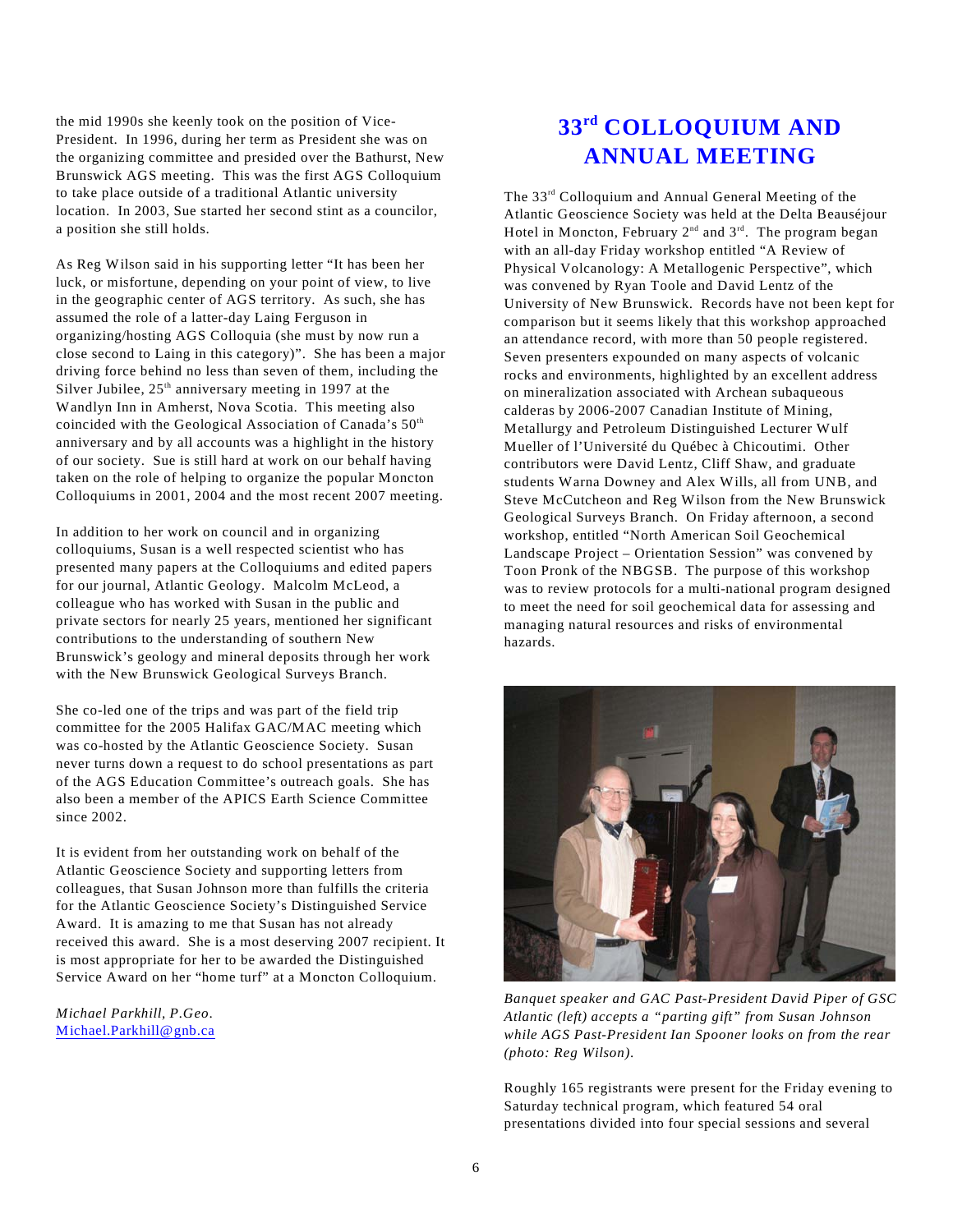general sessions in two simultaneous theatres. In addition, 23 poster displays were presented. Special sessions included "Mineral Resources Research" (organized by Sabine Vetter and the Society of Economic Geologists Student Chapter at UNB), "Salt Matters: Tectonic, Thermal and Resource Aspects of Paleozoic to Mesozoic Evaporite Basins" (Marcos Zentilli, Dalhousie University), "Patterns and Geohazards in the North Atlantic" (Cristian Suteanu, Saint Mary's University), and "Late- and Post-Glacial Climate Change Events in Eastern Canada" (Ann Miller).

The subject matter of the latter two sessions allowed AGS to win an endorsement from the Canadian National Committee for the International Year of Planet Earth, as an "official contribution" to IYPE. These sessions conformed to two of the ten major research themes of IYPE, namely "Hazards" and "Climate", allowing AGS to be the first geoscience society anywhere to promote IYPE in their technical program.

The climate change session concluded with an outstanding and balanced overview of the climate change debate by outgoing AGS President Ian Spooner and co-author Rob Raeside, entitled "Global warming, climate change and geoscientists: a volatile mix". Coincidentally, earlier in the afternoon AGS had some competition across the street in the form of David Suzuki, who included a flying trip through Moncton on his cross-Canada tour to rally support for strict climate change counter-measures.

The conference general sessions encompassed current research being carried out in the Maritimes on topics as diverse as hydrocarbon systems, geological evolution of the Appalachian region, correlating geological properties with durability of construction aggregate, the geology and geochemistry of soils in Nova Scotia vineyards, and many more.

Student participation is typically an important part of the AGS Colloquium and this year was no exception. Twenty-six student oral presentations and 18 posters kept two teams of judges busy and made their life difficult with the usual nearimpossible task of choosing the winners of the AGS student awards from among the many outstanding efforts. These awards were presented during the annual Saturday night banquet, with Marc Laflamme of Queens University earning the Rupert MacNeill Award for Best Student Paper for his talk (co-authored by Guy Narbonne) "Tiering in Ediacaran fronds from Mistaken Point, Newfoundland". Honourable Mention went to Tony Barresi of Dalhousie University for his presentation, "A petrogenetic model of prospective stratigraphy in the Eskay Rift, northwest British Columbia". In judging for the Graham Williams Award for Best Student Poster, Helen Neilson of Dalhousie University took the honours for her display (co-authored by John Gosse), "Landform evolution in the south central Andes: Determining the major mechanisms of formation of the great escarpment between 32 and 38 degrees south, Argentina". Honourable Mention went to Matthew Ferguson of (yet again) Dalhousie

University (co-authored by Tim Webster and John Gosse) for "The application of high-resolution laser altimetry to deglaciation dynamics: Bridgetown, Nova Scotia".

The AGS banquet is also the occasion to confer our two major AGS awards, the Distinguished Service Award for exceptional and altruistic contributions to AGS over a long period of time, and the Gesner Medal, or AGS Distinguished Scientist Award. This year, the Distinguished Service Award went to Susan Johnson of the NBGSB, who has, among other things, committed much time and energy as chief organizer of several AGS Colloquia in recent years—a large task that seems to get more complex over time. The Gesner Medal was awarded to Dr. Jaroslav (Jarda) Dostal, Emeritus Professor at Saint Mary's University, an incredibly productive igneous petrologist and geochemist who is also one of our profession's true gentlemen. See elsewhere in this issue for full citations for these exceptional individuals.

The AGS banquet concluded with an after-dinner presentation by Geological Association of Canada Past-President David Piper (GSC Atlantic) entitled "Apprenticeship in geology—a second look". This highly entertaining talk simultaneously served as encouragement to students of earth science and a source of great hilarity for all. David weaved his homilies and humour into the lively tale of his experience as a neophyte geologist, complete with several fascinating photos of young Piper the Apprentice. Thanks are due to Ian Spooner and to incoming President Mike Parsons for their commendable performances as masters of ceremonies of the banquet and awards ceremonies, respectively.

The success of the Colloquium this year can be attributed to the efforts of numerous individuals. Co-chairs Susan Johnson, Mike Parkhill and Reg Wilson led an Organizing Committee that also included Peter Wallace (registration), Ian Spooner (audio-visual), Dave Lentz and Ryan Toole (workshop), Toon Pronk, Cyndie Pitre, and Marc Desrosiers. The roster of student judges included Mike Parsons, Sonya Dehler, Kay Thorne, John Langton and Serge Allard. Student volunteers from Acadia University (Stephanie Anderson, Rafael Cavalcanti de Albuquerque, Sheri Lyons, Gabe Nelson, Mary Samolczyk, Aaron Satkoski, and Doug Stiff) deserve much credit for loading the PowerPoint files and keeping the technical program rolling without a glitch. Finally, no conference is entirely successful without an eye on the bottom line, and the AGS is grateful to the many corporate sponsors that helped keep our fees as low as possible, especially for students. The sponsors were: the Association of Professional Engineers and Geoscientists of New Brunswick, l'Université de Moncton, Xstrata Zinc Canada, Corridor Resources Inc., Blue Note Caribou Mines, the Potash Company of Saskatchewan (New Brunswick Division), Freewest Resources Canada, First Narrows Resources, the University of New Brunswick, and the Canadian Institute of Mining, Metallurgy and Petroleum.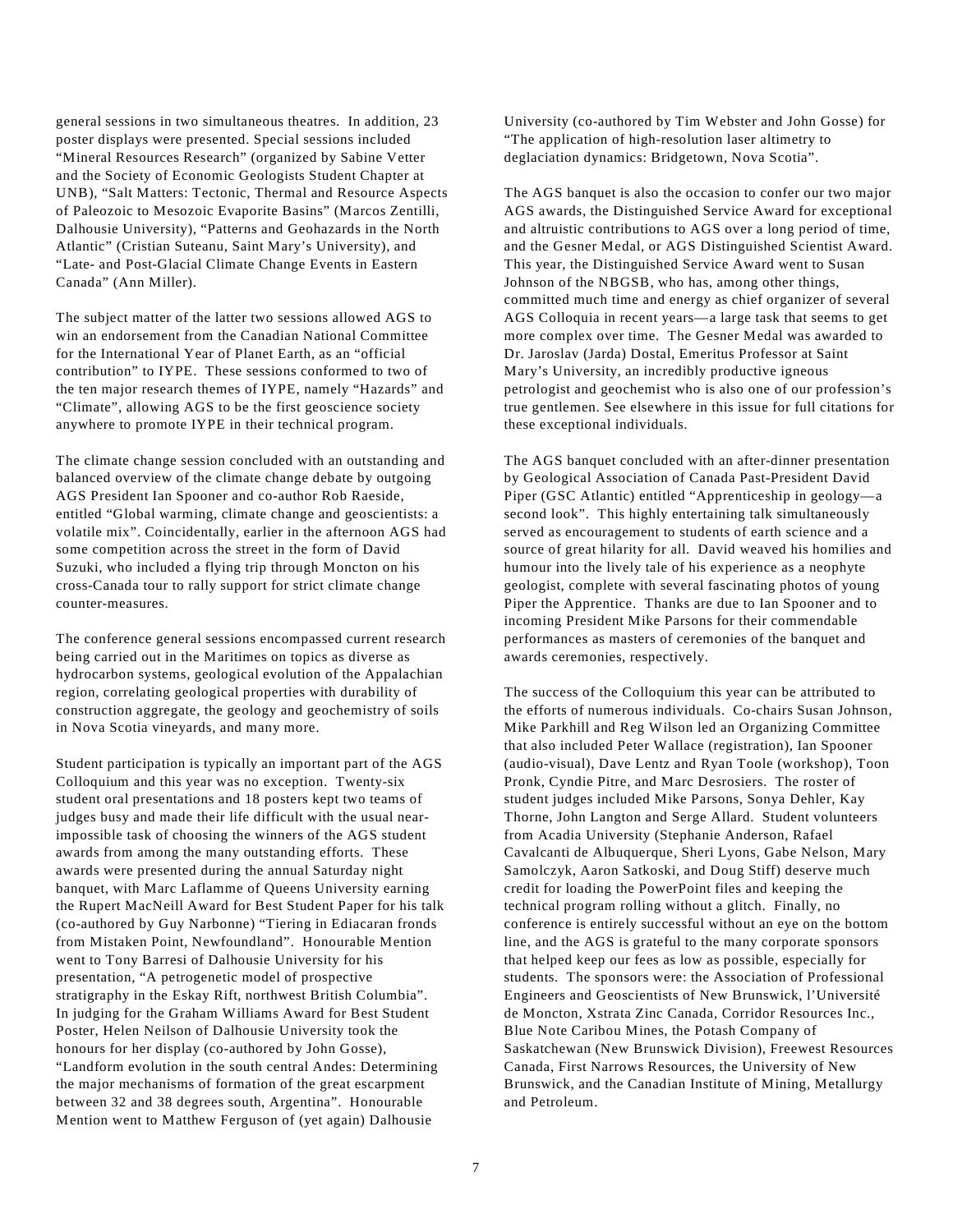This year delegates arrived from Newfoundland, Quebec, Ontario, Saskatchewan, and Alberta; we're confident that they have returned home with fond memories of a good time, and hope that there may be a few glowing accounts of "The Biggest Little Geoscience Society in Canada." Next year the meeting will be in Halifax, at a February date and venue to be announced later—we hope to see you all there to help AGS and the Colloquium continue to grow.

*Reg Wilson* Reg.Wilson@gnb.ca

# **REGIONAL NEWS AND UPDATES**

----------------------------------------------------------------------------

#### **ACADIA UNIVERSITY**

Another busy term is drawing to a close. The department was well represented by a large group of about 15 faculty and students at the AGS annual meeting in Moncton in early February. Once again, Ian Spooner and his teams of Acadia students did an excellent job in managing the data projection equipment during the conference, as well as looking after their various scientific presentations and social activities.

Three graduating students submitted their honours theses in geology this term. Geoff Baldwin, working with Peir Pufahl, completed his thesis entitled "The sedimentology and diagenesis of a Mississippian brachiopod biostrome in the vicinity of Newport Landing, Hants Country, Nova Scotia." Rafael Cavalcanti de Albuquerque, working with Ian Spooner and Cliff Stanley, finished his thesis on "The southern Nova Scotia Wine Terroir: A geological and pedological approach including the cation exchange capacity of soils from vineyards." Crystal Laflamme, working with Cliff Stanley, completed her thesis on "Gold and sulphide minerals in the Triple Seven VHMS deposit, Flin Flon, Manitoba." In addition, Ian supervised Environmental Science honours student Ty Smith in his project on "A Baseline Assessment of Surface Water Quality in the Kesagami River Wilderness Area, Ontario", and Ian and Cliff co-supervised Environmental Science student Mary Samolczyk in her thesis entitled "Arsenic, uranium and other key constituents in water from drilled wells: a study of local geochemistry and its effects on the residents of Grand Pré area, Nova Scotia." Mary's presentation of her thesis results won the best paper award from Natural Sciences and Engineering Research Council at the annual Atlantic Provinces Council on the Sciences Environmental Studies Conference held in Corner Brook, Newfoundland, in March. Mary also won the Canadian Society of Petroleum Geology award for best paper at the Atlantic Universities Geological Conference last October.

Clearly her work is an outstanding example of synergy between geology and environmental science.

In January, the department welcomed a new graduate student, Matthew Tucker, from the University of Ottawa. Matthew will be working with Sandra Barr to attempt to unravel geological problems in the Faribault Brook area of the western Cape Breton Highlands. Graduate students projects on-going in geology at Acadia can be viewed on the departmental website ([http://ace.acadiau.ca/science/geol/index.html](http://(http://ace.acadiau.ca/science/geol/index.html)).

During the mid-term break, Erin Dodge, a fourth year student in Geology, participated in a field school investigating the geology and petroleum industry of Trinidad organized by Dr. Grant Wach of Dalhousie University. Much appreciated financial support was provided by the Department of Energy to allow students from Nova Scotian universities to participate in energy-related training opportunities outside of the province.

Sandra Barr and her graduate student Aaron Satkoski presented papers at the annual meeting of the Northeastern Section of the Geological Society of America in Durham, New Hampshire in mid-March.

The annual end-of-year Acadia Geology Department banquet was held in the just-opened Fountain Learning Commons at Acadia University. An excellent turkey dinner was preceded by a "highlights of the year in photos" power point presentation and followed by banquet speaker Dr. Tim Webster (Centre of Geographic Sciences), who provided a glimpse into the application of GIS techniques in Nova Scotia, past, present, and future. Student award winners received certificates of recognition of their achievements. Professors also received "award" certificates, for mainly their less than admirable achievements over the year.

*Sandra M. Barr* Sandra.Barr@acadiau.ca

**\*\*\*\*\***

#### **UNIVERSITY OF NEW BRUNSWICK**

Stefan Kruse defended his Ph.D. thesis entitled "Structural evolution of the northern Thor-Odin Culmination, Monashee Complex, southern Canadian Cordillera" which was supervised by Prof. Paul Williams. Stefan is working mainly in Mongolia now as a structural consultant for Entrée Gold. Congratulations Stefan for an excellent defense. Kudos are also due to Ph.D. candidate Andrew Parmenter who is the 2007 recipient of the Mary-Claire Ward Geoscience Award (see elsewhere in this newsletter). Two undergraduate students, Thomas Mumford and Jillian Martin, successfully defended their B.Sc. theses last December.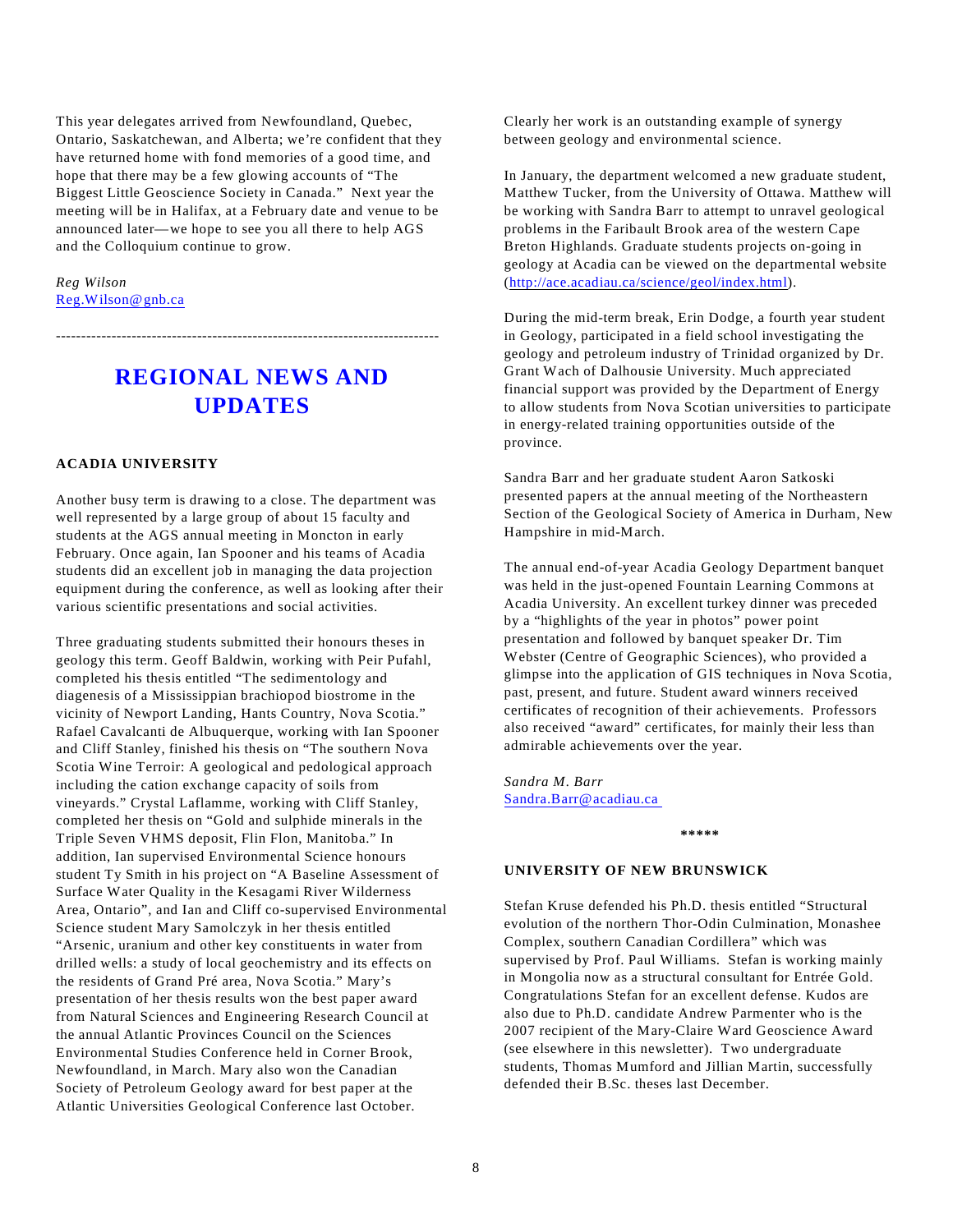Prof. Bruce Broster is currently departmental chairman; he's been busy with his duties here, with committees of the Association of Professional Engineers and Geoscientists of New Brunswick, and with the Canadian Council of Professional Geoscientists. Prof. Ron Pickerill is busy with his many, many editorial responsibilities. Dr. Donavan Blissett, who defended his Ph.D. last year, is now a Post-Doctoral Fellow with Profs. Karl Butler and Dave Keighley on a hydrocarbon reservoir research project. Although still on sabbatical until June, Prof. Karl Butler has returned from Down-Under and is enjoying doing research back in his lab.



*Fossilized tree stumps that were recently donated to the UNB Geology Department by NB Coal (Minto, NB) (photo: NB Coal staff).*

Prof. Cliff Shaw visited his old friend Prof. Ross Angel (Virginia Tech) last month to work on some crystal-chemical problems; I'm sure beer consumption was involved in solving those problems. Dr. Sol (Maria) O'Leary, a Post-Doctoral Fellow funded by Consejo Nacional de Investigaciones Científicas y Técnicas (Argentina), has been visiting Prof. David Lentz's research group for several months to work on the hydrothermal alteration of the giant breccia-hosted Agua Rica Cu(Mo-Au) deposit in Argentina. One might think with a name like O'Leary that she would have been out for an allnight celebration of St. Patrick's Day (like the rest of the O'Leary's here in Fredericton) but, in all honesty, she is definitely a "true blue" Argentinian.

I don't keep track of my students as closely as some of them may think (although … I am thinking of investing in tracking bracelets!). Warna Downey (Ph.D. candidate) returned from Munich (Germany) where she was working on peperite experiments with Prof. Don Dingwell's research group. Warna returns to Germany at the end of this term to finish off most of her experiments. In early January, David Shinkle (M.Sc. candidate) and Prof. David Lentz enjoyed a 9 day field trip to some of the giant Cu-(Mo-Au) deposits being mined in

northern Chile. The trip was sponsored by the Society of Economic Geologists and was lead by Profs. William Chavez (New Mexico Tech) and Erich Petersen (Univ. of Utah). A total of 16 students from various countries across the globe were provided airfare and accommodations by the SEG….thanks SEG!



*UNB participants David Shinkle and Prof. David Lentz enjoyed a SEG-sponsored field trip in northern Chile with a total of 16 international students (photo montage: David Shinkle).*

The much anticipated special issue of "Exploration & Mining Geology" on base-metal deposits in the Bathurst Mining Camp, edited by Prof. David Lentz, finally came out last month ([www.cim.org/geosoc/indexEmg.cfm](http://www.cim.org/geosoc/indexEmg.cfm)). It includes 11 papers predominantly from student-related research that was supported financially, and in many other ways, by NBDNR-Minerals, Falconbridge-Noranda (now xstratazinc plc), and NSERC Discovery grants.

The Friends and Alumni Reception hosted by the UNB Geology Department at the 2007 Prospectors and Developers Association of Canada was a huge success again this year. Alumni, professors and students got to share their UNB experiences. Dr. Allan Sharp, Dean of Science, was on hand to discuss UNB's current achievements on the academic front and the department's role in supporting technology and development in geoscience. Robert Quartermain, UNB alumnus and president of Silver Standard Resources, spoke of his geological education at UNB and how current geology students should be very proud of the UNB experience. Ellen Barry, Assistant Deputy Minister, New Brunswick Department of Natural Resources, spoke about the current positive upswing in mineral exploration and mining activities going on in the province.

*Dave Lentz* DLentz@unb.ca